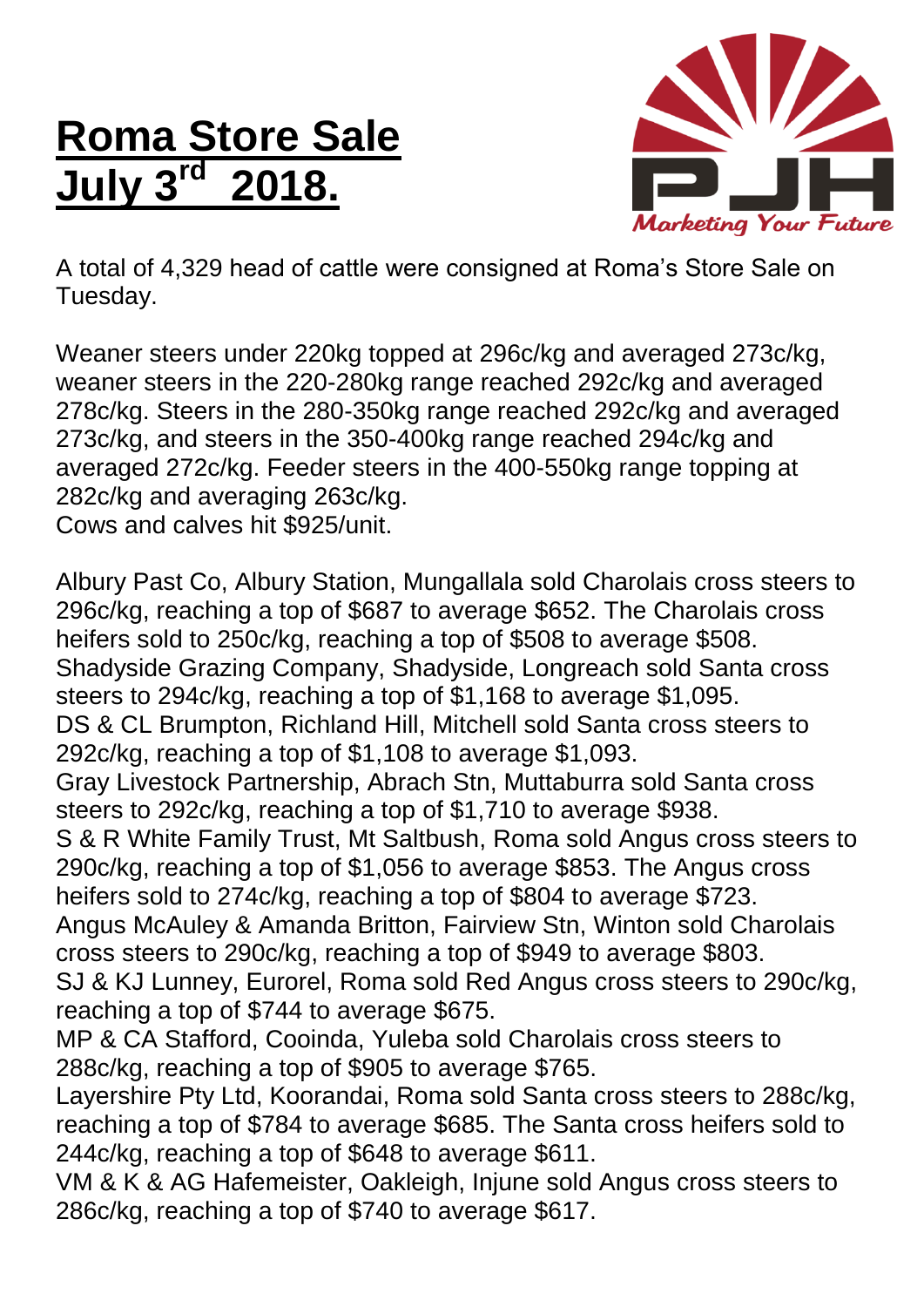Tewinga Pastoral Holdings, Slashers Creek, Boulia sold Droughtmaster cross steers to 284c/kg, reaching a top of \$1,274 to average \$895. Noogilla Cattle Co, Woodlands, Mitchell sold Simmental cross steers to 282c/kg, reaching \$1,334 to average \$1,292.

Elliot Cattle Co, Enryb, Corfield sold Santa cross steers to 282c/kg, reaching a top of \$987 to average \$854. The Santa cross heifers sold to 266c/kg, reaching a top of \$860 to average \$676.

FC, SM & SL Counsell, Patrisha Dns, Ilfracombe sold Droughtmaster cross steers to 280c/kg, reaching a top of \$1,291 to average \$746. The Droughtmaster cross heifers sold to 250c/kg, reaching a top of \$796 to average \$598.

Bronte Cattle Co, Bronte, Charleville sold Santa cross steers to 276c/kg, reaching a top of \$678 to average \$678.

Heifers under 220kg topped at 250c/kg and averaged 237c/kg, while heifers in the 220 – 280kg range topped at 274c/kg and averaged 244c/kg. Heifers in the 280-350kg range topped at 278c/kg, averaging 248c/kg. Heifers in the 350-450kg range topped at 274c/kg, averaging 238c/kg.

Defiance Cattle Co, Roma sold Angus cross heifers to 276c/kg, reaching a top of \$802 to average \$674.

CJ Melcer, Sorries, Roma sold Charbray heifers to 274c/kg, reaching a top of \$1,052 to average \$1,036.

S & L Reiser, Tocal, Mitchell sold Charolais cross heifers to 255c/kg, reaching a top of \$850 to average \$850.

KE & TI Sainty, 727 Stakeyard Rd, Wallumbilla sold Santa cross heifers to 240c/kg, reaching a top of \$711 to average \$711.

Cows in the 300-400kg range reached 200c/kg and averaged 149c/kg, while cows in the 400kg-500kg range reached 215c/kg and averaged 179c/kg. Cows over 500kg topped at 217c/kg, averaging 192c/kg.

> *PJH sell 1 st position next week. Please be aware that all cattle being sold must be accompanied by a National Cattle Health Declaration as well as NVD*